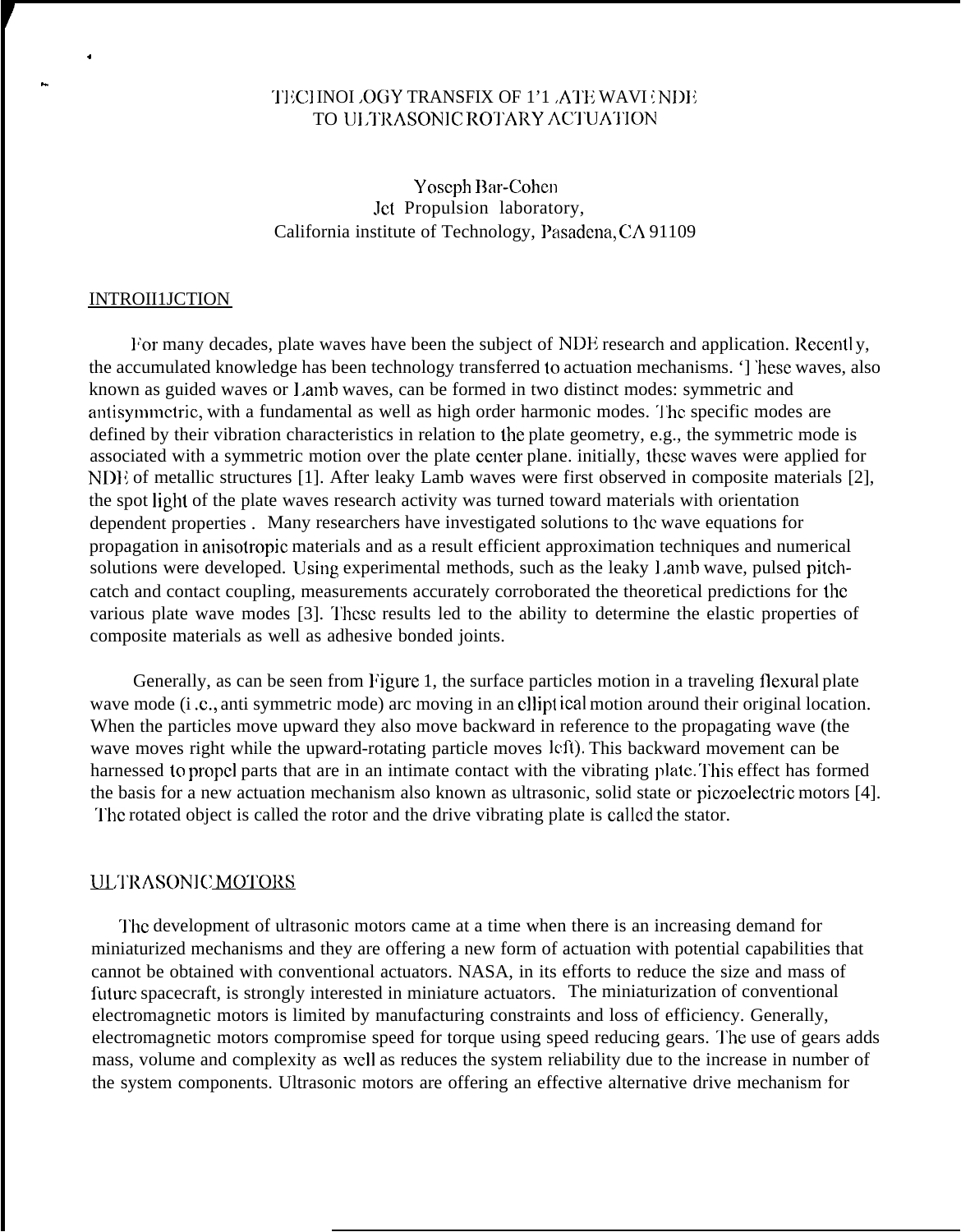.

miniat urc instruments, provide high torque density at low spccci, high holding torque, simple construction, quiet operation and quick response, These motors already emerged in commercial products, such as cameras, compact paper handling dcviccs and watches. lJndcr the Mars Lander Robotic Program, JPL is currently considering the usc of these motors for the actuation of a robotic arm that will perform sample collection tasks on the surface of Mars. A study is current] y underway to develop such motors for operation in space environment, i.e., operate effective] y and reliably in vacuum and low tcmpcraturcs down {o cryogenic levels. The theoretical modeling and prototype dcvclopmcnt arc conducted with MI '1'. Further, a technology transfer is being explored with a local small company (QMI, Costa Mesa, CA) under a Technology Cooperative Agreement.

## PRINCIPAL OF OPERATION

lJltrasonic motors produce a gross mechanical motion by amplifying repeated micro-deformations that arc induced by an active material (usually a piezoclectric wafer). As shown in Figure 1, the induced micro orbital-motion in the stator (at the point of contact with the rotor) is rccti fied by the frictional intcrfacc (rotor/stator) to produce macro-motion of the rotor. Teeth, arranged as a ring on the stator, arc used to enhance the speed of the particles propcllirg effect. '1 'he rectification of the micro-motion at the interface is provided by pressing the rotor on top of the stator and the fricti onal force between the two causes the rotor to spin. '1'his motion transfer operates as a gear and it leads to a rotation speed (up to about 500 rpm) that is much lower than the wave frequency (1 0-80 KIIx).

To generate traveling waves, a piezoceramic wafer poled internally is a structure that consists of quarter wavelength out-of-phase zones. 'l'his poling pattern is also intendeci to eliminate extension in the stator and maximize bending. Two poled groups are formed on the wafer and arc driven at 90° out-ofphase to produce two orthogonal disk modes. Using sinusoidal and cosinusoidal electric drive signals, these orthogona modes arc controlled to generate either forward or backward rotation.

Figure 1: Principle of operation of a rotary traveling wave motor.



## FUTURE DIRECTION OF THE TECHNOLOGY

'1'hc evolution of plate waves from NDE to actuation technology has offered a dual-use of the plate wave theoretical modeling base, which was initially developed for NDH. Specific concern in modeling

 $\overline{a}$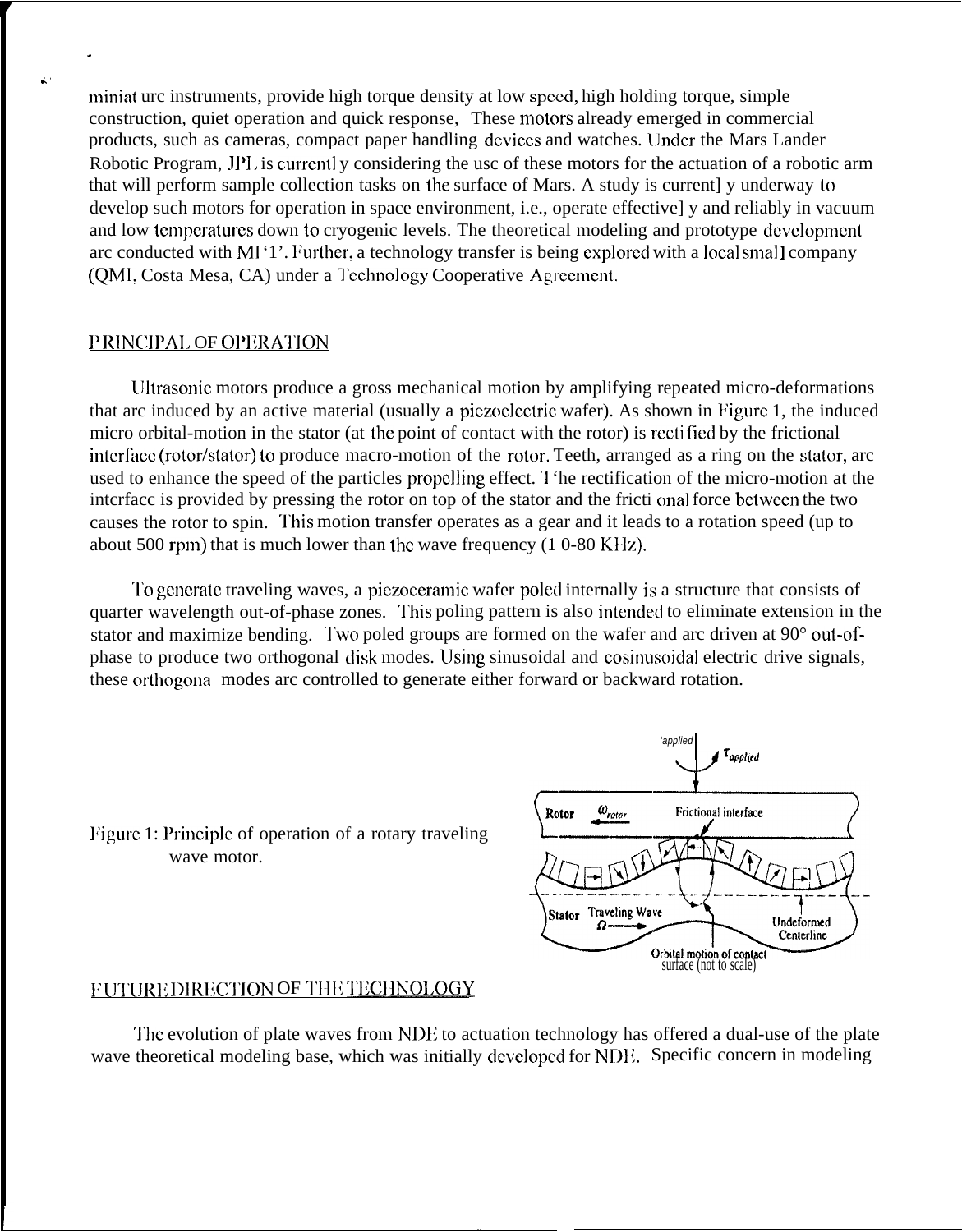ultrasonic motors is the mechanical interaction at the stator rotor interface and as this issue is better handled the design of optimized motors is becoming increasing feasible.

—

Currently, these motors arc commercially available from Japanese manufacturers and in an experimental form from European manufacturers. Al I new Cannon cameras arc now equipped with this motor type as the drive of the zoom lens. New applications at e increasingly being reported, including CD-ROM disk drives, as well as other hardware that support the computer technology. Unfortunately, there is still no American manufacturer of ultrasonic rotary motors and the J]']. effort is hoped to form such a manufacturing capability.

The stall torque (measure of the motor capability), that can bc produced by commercial motors, is in the range of 0.1 to 10 in-lb. Efforts are exerted to expand this range at both ends, namely to increase tbc torque capability to higher levels as well as to produce actuators for micro-electromechanical systems (M EMS) [5]. Ml MS is the fasted growing segment of the actuation technology and, in the coming years, it is anticipated to become a multi-billion dollar industry. "Bug"-like devices are being developed for a wide spectrum of applications that used to be considered as science-fiction. Such applications inc]udc medical micro-operation of internal organs, support search and rescue missions in earthquake and other disasters, smart structures, activation of aerospace and automotive devices and micromachining tools.

## **ACKNOWLEDGMENT**

The research described in this publication, that was carried out by the let Propulsion Laboratory, California Institute of Technology, was performed under a Contract with the National Aeronautics and Space Administration and it is part of a larger task on Mars Lander Robotics (P.]., Dr. Paul Schenker, JP1 ,). The goal of this task is to advance mechanisms, controls and machine intelligence for next generation p]anctary in-situ scicncc exploration.

## **REFERENCES**

- 1. J. and H. Krautkramer, "Ultrasonic Testing of Materials", Springer-Verlag, Ncw York (1969).
- 2. Y. Bar-Cohen and D. E. Chimenti, "Leaky Lamb Waves in Fiber-Reinforced Composite Plates," Review of Progress in Quantitative NDE, Vol. 3B, D. O. Thompson and 1 ). E. Chimenti (Eds.), P]cnum Press, Ncw York (1 984), pp. 1043-1049.
- 3. 13ar-Cohen, A. K. Mal and S. -S. Lih, "NDE of Composite Materials Using Ultrasonic Oblique lnsonification," Materials }Ivaluation, Vol. 51, No. 11, (Nov., 1993) 1285-1296.
- 4. W. Hagood and A, McFarland, "Modeling of a Piczoelectric Rotary Ultrasonic Motor," IEEE Transactions on Ultrasonics, Ferroelectrics and Frequency Control, Vol. 42, No. 2, 1995 pp. 210-224.
- 5. Flynn, et al, "Piezoelectric Micromotors for Microrobotics", J. of Microelectromechanical Systems, Vol.1, No.1, (1992) pp. 44-51.

● <sup>I</sup>

. .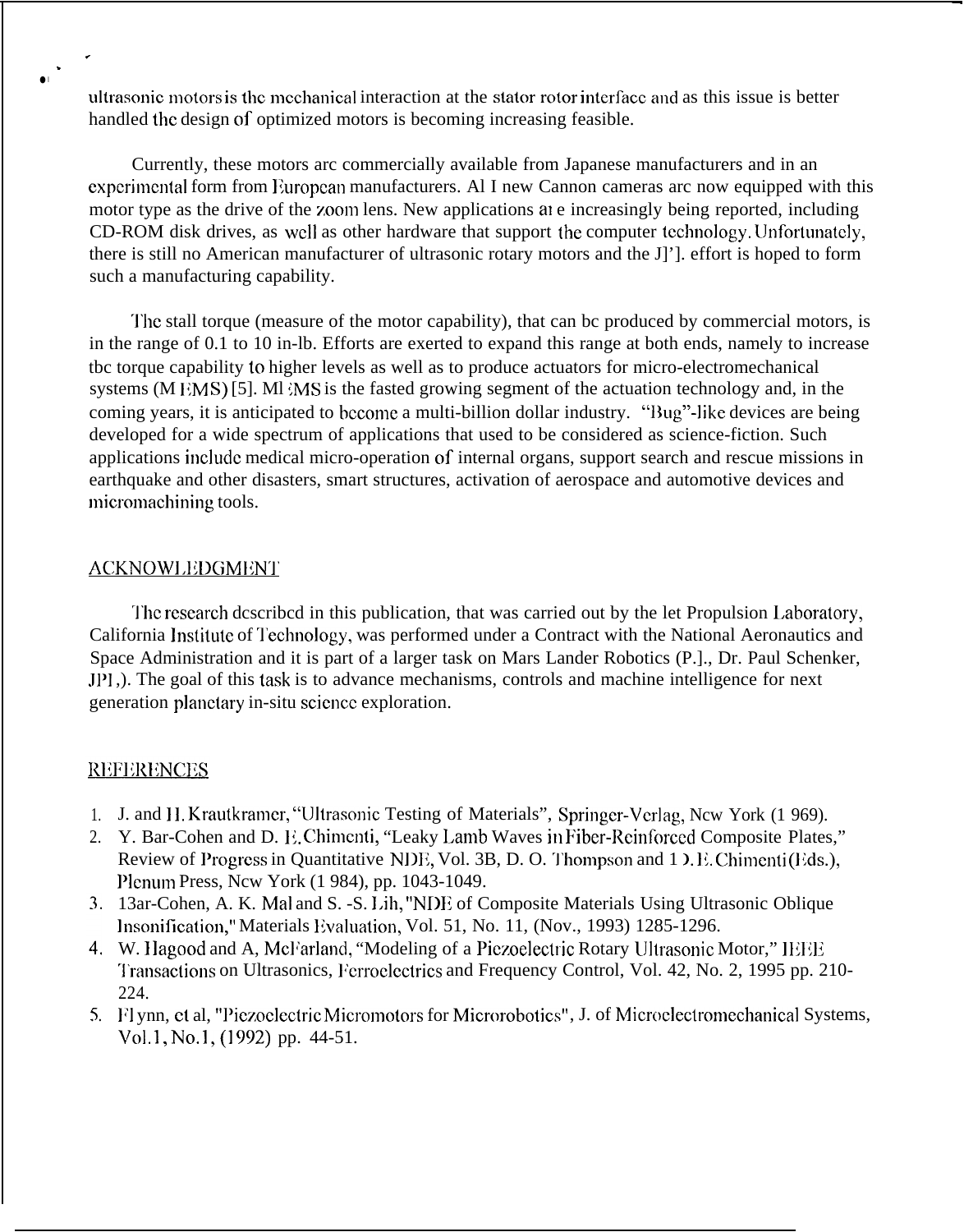## LOW FREQUENCY GUIDED PLATE WAVE PROPAGATION IN FIBER

## REINFORCED COMPOSITES

Shyh-Shiuh Lih and Yoseph Bar-Cohen Jet Propulsion L aboratory California Institute of Technology, Pasadena, CA

Ajit K. Mal Department of Mechanical Aerospace and Nuclear Engineering. University of California Los Angeles, CA

#### **INTRODUCTION**

The use of composite materials has increased steadily during the past two decades, particularly for aerospace, underwater and automotive structures. This is largely because many composite materials exhibit high strength-to-weight and stiffness-to-weight ratios, which make them ideally suited for use in weight-sensitive structures. The elastic properties of composite materials may be significantly different in specimens manufactured under the same general specifications and the bulk material properties may be different from those of the lamim. The elastic properties degrade as a result of aging, environmental and other effects (e.g., matrix cracking) resulting in overstress and eventual failure of the material. The elastic properties determine the performance of the material and it is necessary to assure the conformance of these properties with design requirements. Convent ioml destruct ive techniques for determining the elastic stiffness constants can be costly and often inaccurate. This is particularly true for the through-the-thickness properties. Nondestructive determination of these properties offers a better alternative for material characterization and for assuring structural performance.

A systematic analytical method proposed by Mal, Lih and Bar-Cohen [1], employing the leaky Lamb wave (LLW) phenomenon, has been found to be an effective method for the characterizit ion of the elastic constants. The model assumes that the composite material consists of transversely isotropic layers and the transmissiori of the ultrasonic signals requires the use of water immersion or water injection through squirters. Dispersion curves (phase velocity vs. thickness times frequency) are measured and are used to determine the elastic constants using an inversion algorithm. The water coupling requirement restricts the field applieabilit y of the method and limits the number of constants that can be measured. Particularly, the constant  $c_{ij}$  is difficult to determine due to practical difficulties that are associated with setting up experiments with small incidence angles. The application of a contact-coupled guided-wave method offers the potential for a practical nondesttuct ive characterization method.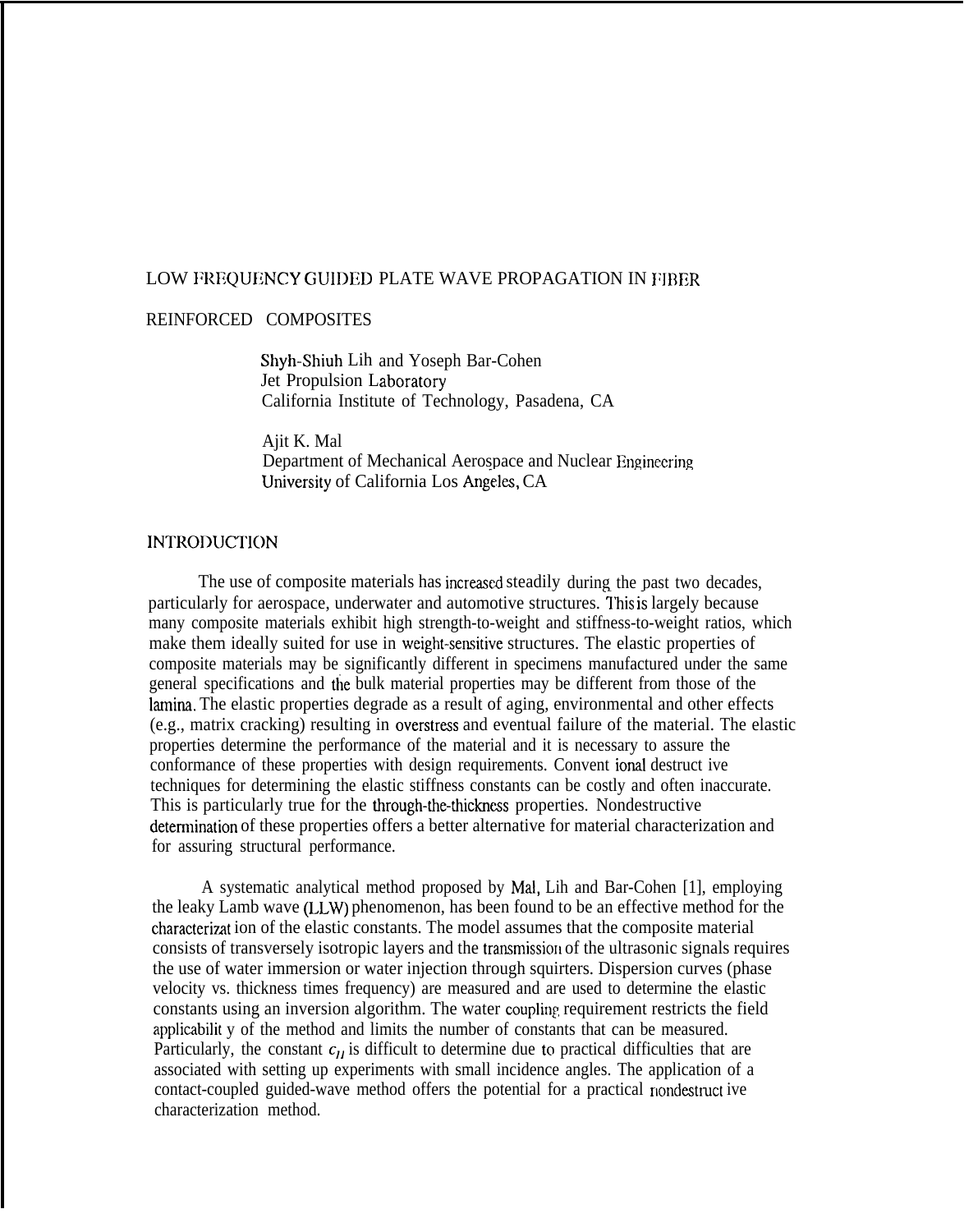

(a) Symmetric Mode

### (b) Antisymmetric Mode

I

Figure 1. Definition of the geometrical variables of the symmetric and antisymmetric guided wave modes.

The theoretical and experimental studies of guided wave propagation in composites have grown considerably in recent years  $[2, 3]$ . A homogeneous composite laminate with the axis of symmetry parallel to the surfaces (Figure 1), supports the formation of two modes of propagation: symmetric and antisymmetric. The lowest symmetric (extensional) and antisymmetric (flexural) mock are the easiest to measure in an ultrasonic experiment and their velocity value can be used to determine certain material constants. German [4] has developed an ultrasonic technique which is based on a contact type transducer-pair arrangement that can be used to measure the dispersion curves of the low frequency flexural mode, and to determine the elastic properties. Unfortunately, the flexural wave signals are usually mixed with reflected signals from the boundary if the lateral dimemions of the specimen are small in relation to the wavelength or if the geometry is complex. In this case, only the extensional mode can be identified clearly.

A systematic parameter study was conducted [1] and is showing that the stiffness constants  $c_{11}, c_{22}, c_{23}$ , and  $c_{55}$  have a strong influence on the dispersion curves for the lowest symmetric extensional mode in the low frequency range. In Figure 2, the dispersion curve for the symmetric mode for wave propagation along the fibers is plotted. In this figure, the strong effect of  $c_{11}$  can be easily observed. In this study, a detailed analysis of the low frequency symmetric guided waves was conducted and the results corroborated experimentally.



Figure 2. The influence of the elastic constant  $c<sub>1</sub>$  on the dispersion curve of the symmetric mode.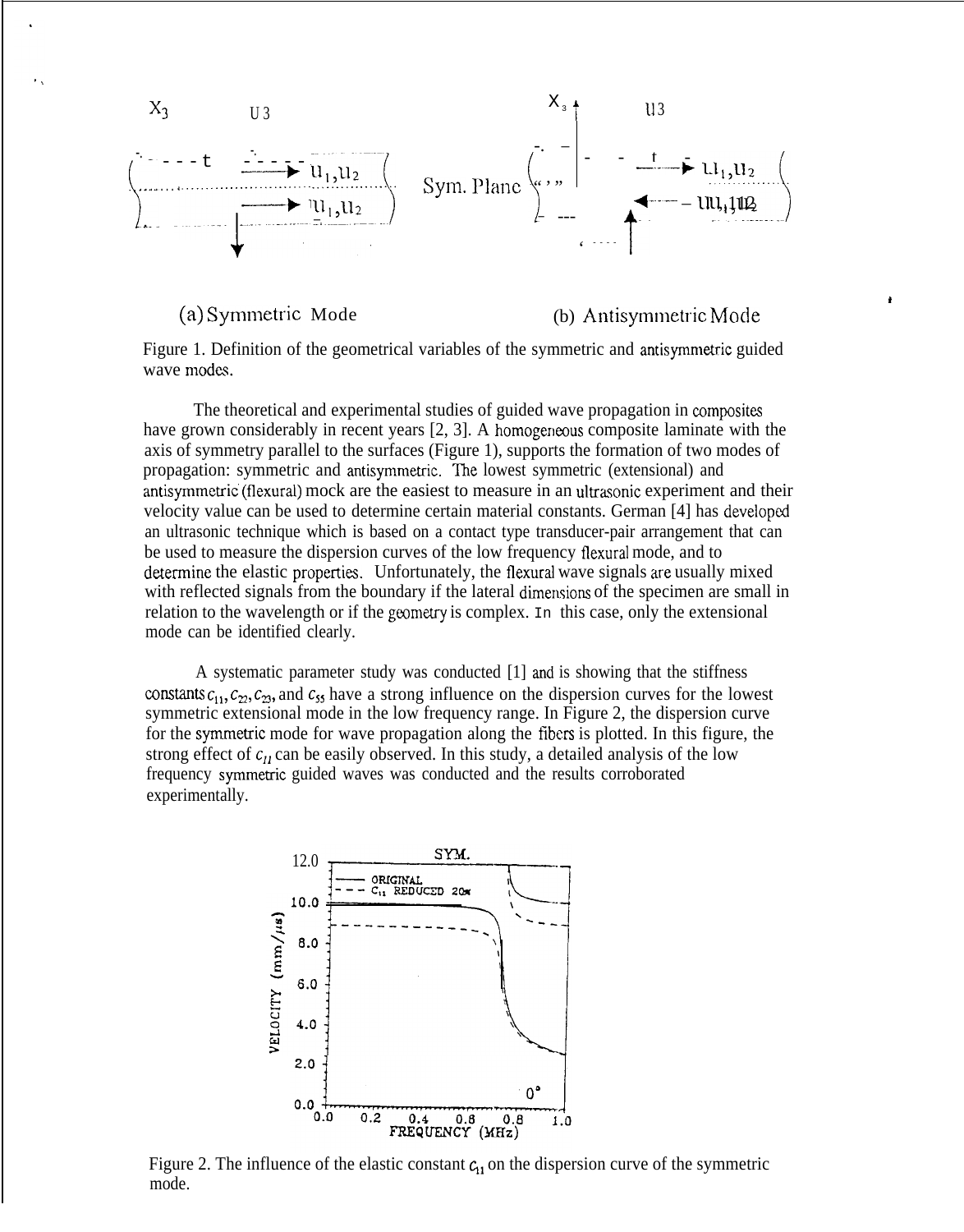#### FORMULATION OF SYMMETRIC MODE DISPERSION EQUATION

#### Exact Linear I Hast ic Solution

Generally, the dispersion equations for guided wave propagation in composite materials are very complicated and need to be solved numerically. The exact equations for the dispersion curves for Lamb wave propagation in multilayered composite laminates has been derived by many authors (e.g., Mal  $[5]$ ). However the derived equations are highly nonlinear and the numerical solution is computationally intensive. In the low frequency range, approximations can be made to simplify the solution for the lowest extensional mode. A unidirectional composite laminate is assumed transversely isotropic with symmetric axis along the fiber direction, The symmetry axis is defined as the  $x$ -axis of the coordinate system and the stress-displacement relations are given explicitly in[5], where  $c_{11}, c_{12}, c_{22}, c_{23}, c_{55}$  are the five independent real stiffness constants of the material. We also introduce five constants  $a_i$ ,  $a_1, a_3, a_4$  and  $a_5$  related to C<sub>i</sub> and the density of the material,  $\rho$  through

$$
a_1 \cdot c_{22}/\rho, \quad a_2 \cdot c_{11}/\rho, \quad \text{or} \quad s = (c_{12} \cdot c_{55})/\rho
$$
\n
$$
a_4 = (c_{22} - c_{23})/2\rho, \quad a_5 = c_{55}/\rho \quad .
$$
\n(1)

The dispersion equation for the symmetric mode can be expressed as [5]

$$
\Delta_1 \cot(\zeta_1 \omega h) + \Delta_2 \cot(\zeta_2 \omega h) + \Delta_3 \cot(\zeta_3 \omega h) = O \tag{2}
$$

where  $h = H/2$  and H is the plate thickness. In the limit, where frequency approaches zero, i.e.  $\omega h \rightarrow 0$ , the dispersion equation becomes

$$
\frac{\Delta_1}{\zeta_1} + \frac{\Delta_2}{\zeta_2} + \frac{\Delta_3}{\zeta_3} = 0 \tag{3}
$$

which can be expanded as

$$
(\rho V^2 - c_{55}n_1^2)(\rho V^2 - c_{11}n_1^2) \Omega(c_{ij}, n_1, n_2) = 0
$$
  
\n
$$
\Omega(c_{ij}, n_1, n_2) \cdot (-c_{12}^2 c_{55} + c_{11}c_{22}c_{55})n_1^{4+}(-2c_{12}^2 c_{22} + c_{11}c_{22}^2 + 2c_{12}^2 c_{23} - c_{11}c_{23}^2 - 2c_{12}c_{22}c_{55} + 2c_{12}c_{23}c_{55})n_1^2n_2^{2+} (c_{22}^2 c_{55} - c_{23}^2 c_{55})n_2^4 + [(c_{12}^2 - c_{11}c_{22} - c_{22}c_{55})n_1^2 + (-c_{22}^2 + c_{23}^2 - c_{22}c_{55})n_2^2]\rho V^2 + c_{22} \rho V^4.
$$
\n(4)

Here the equation  $\Omega(c_{ij}, n_i, n_j) = 0$  represents the dispersion equation of the limit of the lowest symmetric mode and  $n = cos\phi$ ,  $n_2 = sin \phi$ , and  $\phi$  is the angle of propagation with the fibers . This equation can be simplified in special propagation directions as follows:

a. For propagation along the symmetric axis  $(O')$ , the dispersion equation becomes

$$
(\rho V^2 - c_{55})(c_{22}\rho V^2 + c_{12}^2 - c_{11}c_{22}) = 0 \tag{5}
$$

so that

$$
V_{1, 2} = \sqrt{\frac{c_{55}}{P}}, \sqrt{\frac{c_{11} - c_{12}^2/c_{22}}{P}}
$$
 (6)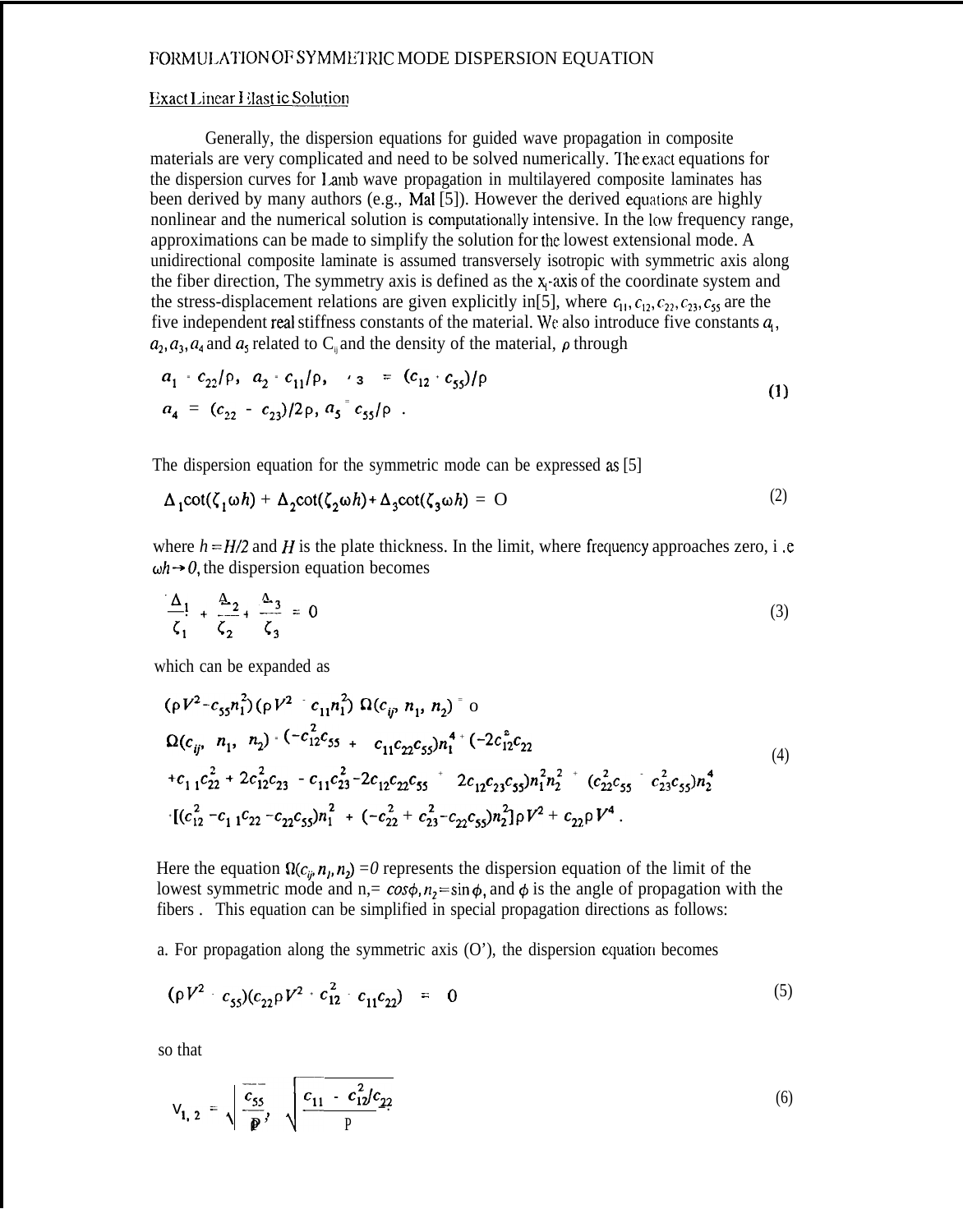b. For propagation perpendicular to the symmetric axis  $(90)$ , the equation can be simplified to

$$
(p V2 - c55)(c22 \rho V2 - c222 + c232)= \circ
$$
\n(7)

so that

$$
v_{1, 2} = \sqrt{\frac{c_{55}}{P}}, \sqrt{\frac{c_{22} - c_{23}^2/c_{22}}{P}}.
$$
 (8)

For an isotropic material, the solutions (6) and (8) can be reduced to the well know expression

$$
V_{1, 2} = \sqrt{\frac{c_{55}}{\rho}}, \quad 2\sqrt{\frac{c_{55}}{\rho}}\sqrt{1 - \frac{c_{55}}{c_{11}}}.
$$
 (9)

Approximate Plate Theories

For low frequency guided wave propagation in composite laminates, various approximate models have been proposed [8]. h is well known that classical plate theories underestimate the deflections as well as the stresses and overestimate the phase velocity of the propagating waves. The error associated with the calculation grows significantly with the increase in plate thickness or frequency; hence, for dynamic analysis of high values of thickness-times-frequency, the clasical plate theories are inadequate. Mindlin and others [7] proposed an improved approximation using the first order shear deformation theory and retaining the transverse shear and rotary inertia of the plate elements. Based on this theoretical approach the dispersion curves of the first *antisyrnmefric mock can* be approximated very closely to the exact solutions [8]. According to this theory, the displacement components are assumed to be of the form

$$
u_1 = u_1^0(x_1, x_2, t) * x_3 \psi_1(x_1, x_2, t)
$$
  
\n
$$
u_2 = u_2^0(x_1, x_2, t) * x_3 \psi_2(x_1, x_2, t)
$$
  
\n
$$
u_3 = u_3^0(x_1, X_2, t)
$$
\n(10)

where  $u^0_1, u^0_2$  and  $u^0_3$  are the displacement components of a point in the mid-plane, and  $\psi_1$ and  $\psi_2$  are the rotations of a line element, originally perpendicular to the longitudinal plane about the  $x_2$  and  $x_1$  axes, respectively. However, based on this assumption, the lowest symmetric modes are nondispersive as in the classical plate theory. This is the result of ignoring the fact that u, and u<sub>2</sub> are even functions of  $x_3$ , and  $u_3$  is an odd function of  $x_3$  for the symmetric mode (Figure 1a). In order to obtain a high order approximate symmetric mode dispersion curve, a term  $x_1 \psi_1$  is included in the out-of-plane displacement  $u_3$ .

$$
u_1 = u_1^0(x_1, X_2, t)
$$
  
\n
$$
u_2 = u_2^0(x_1, X_2, t)
$$
  
\n
$$
u_3 = x_3 \psi_3(x_1, x_2, t)
$$
\n(11)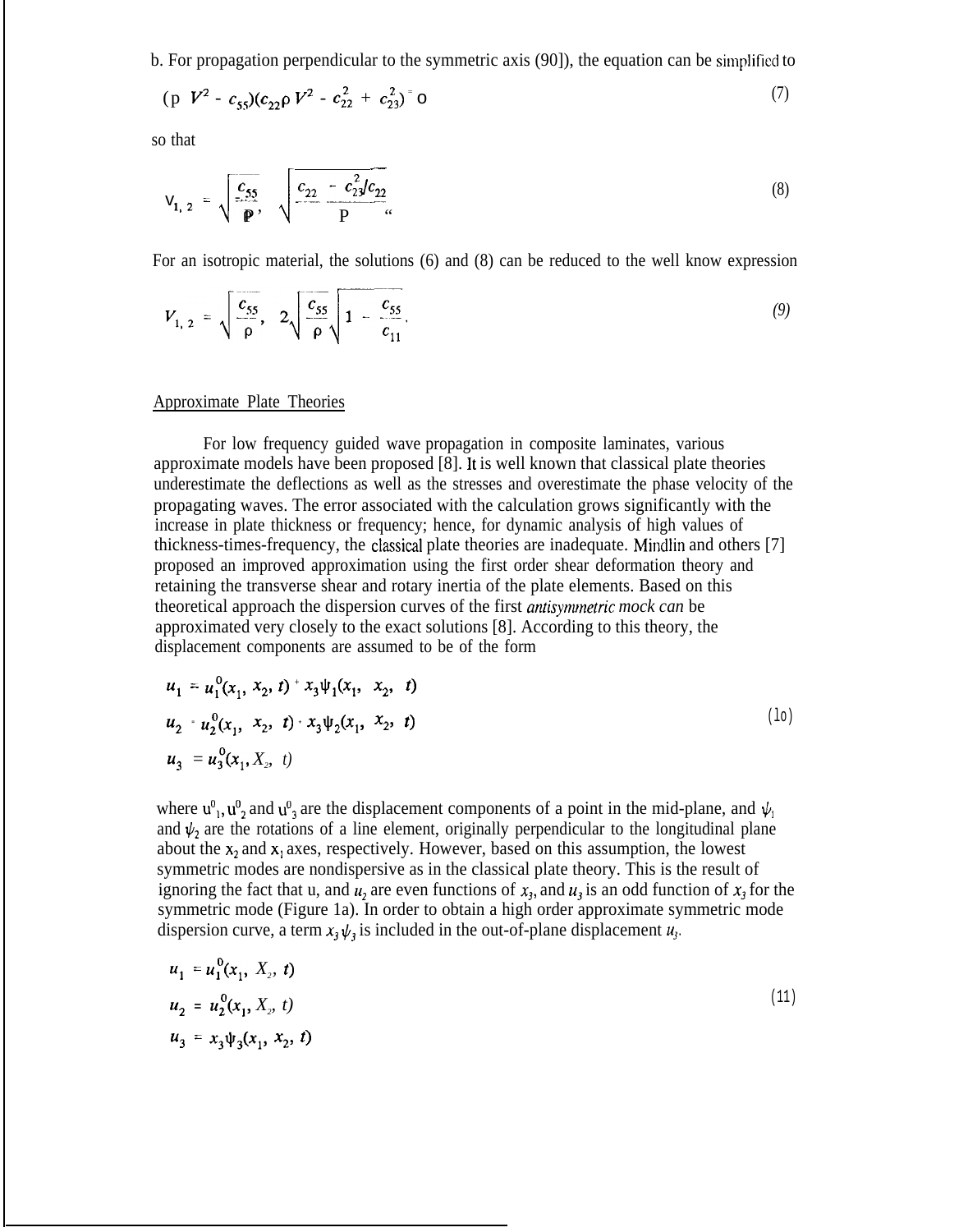Hence, the governing equation for the symmetric mode can be written as

\*

$$
\begin{vmatrix}\nA_{11} \frac{\partial^2}{\partial x_1^2} + A_{55} \frac{\partial^2}{\partial x_2^2} & (A_{12} + A_{55}) \frac{\partial^2}{\partial x_1 \partial x_2} & A_{12} \frac{\partial}{\partial x_1} \\
(A_{12} + A_{55}) \frac{\partial^2}{\partial x_1 \partial x_2} & A_{55} \frac{\partial^2}{\partial x_1^2} + A_{22} \frac{\partial^2}{\partial x_2^2} & A_{23} \partial x_2 \\
A_{12} \frac{\partial}{\partial x_1} & A_{23} \frac{\partial}{\partial x_2} & D_{55} \frac{\partial^2}{\partial x_1^2} + D_{44} \frac{\partial^2}{\partial x_2^2} + A_{2}\n\end{vmatrix}\n\begin{vmatrix}\nu_1 \\ u_2 \\ u_3 \end{vmatrix}\n\begin{vmatrix}\nI_1 \ddot{u}_1 \\ I_2 \ddot{u}_2 \\ I_3 \ddot{u}_3\n\end{vmatrix}
$$
\n
$$
(12)
$$

The dispersion equation can be derived from the following eigenvalue equation:

$$
-(A_{11}k_1^2 + A_{55}k_2^2) + I_1\omega^2 - (A_{12} + A_{55})k_1k_2
$$
  
\n
$$
-(A_{12} + A_{55})k_1k_2 - (A_{55}k_1^2 + A_{22}k_2^2) + I_1\omega^2
$$
  
\n $iA_{23}k_2$   
\n $iA_{23}k_2$   
\n $iiA_{23}k_2$   
\n $iiA_{23}k_2$   
\n $iiA_{23}k_2 + I_{3\omega^2}$ 

where  $k = \omega/V n_1, k_2 = \omega/V n_2$  *and V is* the phase velocity.  $A_{ij}B_{ij}$  and  $D_{ij}$  are the commonly used generalized elastic parameters for composite laminates.

$$
A_{11} = c_{11}H, A_{12} = c_{12}H, A_{22} = c_{22}H, A_{33} = c_{35}H, A_{23} = c_{23}H
$$
  
\n
$$
D_{55} = c_{55}I_3/\rho, D_{44} = c_{44}I_3/\rho, c_{44} = (c_{22}-c_{23})/2
$$
  
\n
$$
I_1 = \rho H, I_3 = \rho H^3/12
$$
\n(14)

If the laminate is a transversely isotropic material, then the approximate dispersion equation can be expressed as

$$
(-c_{12}^{2}c_{55} \cdot c_{11}c_{22}c_{55})n_{1}^{4} + (-2c_{12}^{2}c_{22} \cdot c_{11}^{2}c_{22} \cdot 2\tilde{c}_{12}c_{23} \cdot c_{11}c_{23}^{2})
$$
  
\n
$$
- 2c_{12}c_{22}c_{55} + 2c_{12}c_{23}c_{55})n_{1}^{2}n_{2}^{2} \cdot (c_{22}^{2}c_{55} - c_{23}^{2}c_{55})n_{2}^{4}
$$
  
\n
$$
+ [(c_{12}^{2} - c_{11}c_{22} - c_{22}c_{55})n_{1}^{2} + (-c_{22}^{2} \cdot c_{23}^{2} - c_{22}c_{55})n_{2}^{2}]pV + c_{22}pV^{4} + O((\omega H)^{2}) = \infty
$$
\n
$$
(15)
$$

In the limit  $\omega H \rightarrow O$  this equation is the same as equations (4). Note that high order approximations such as

$$
u_1 = u_1^0(x_1, x_2, t) + x_3^2 \eta_1(x_1, x_2, t),
$$
  
\n
$$
u_2 = u_2^0(x_1, x_2, t)^+ x 5 1_x(x_1, x_2, t), u_3 = x_3 \psi_3(x_1, x_2, t)
$$
 (16)

**can** lead to more accurate results but they will increase the complexity of the dispersion equation.

Furthermore, depending on the experimental setup, the measured wave velocity can be either the phase or the group velocity. The group velocity  $V_{\text{c}}$  can be calculated from the characteristic equation of the phase velocity by

$$
V_e = \frac{\partial \Omega / \partial n}{\partial \Omega / \partial V} \tag{17}
$$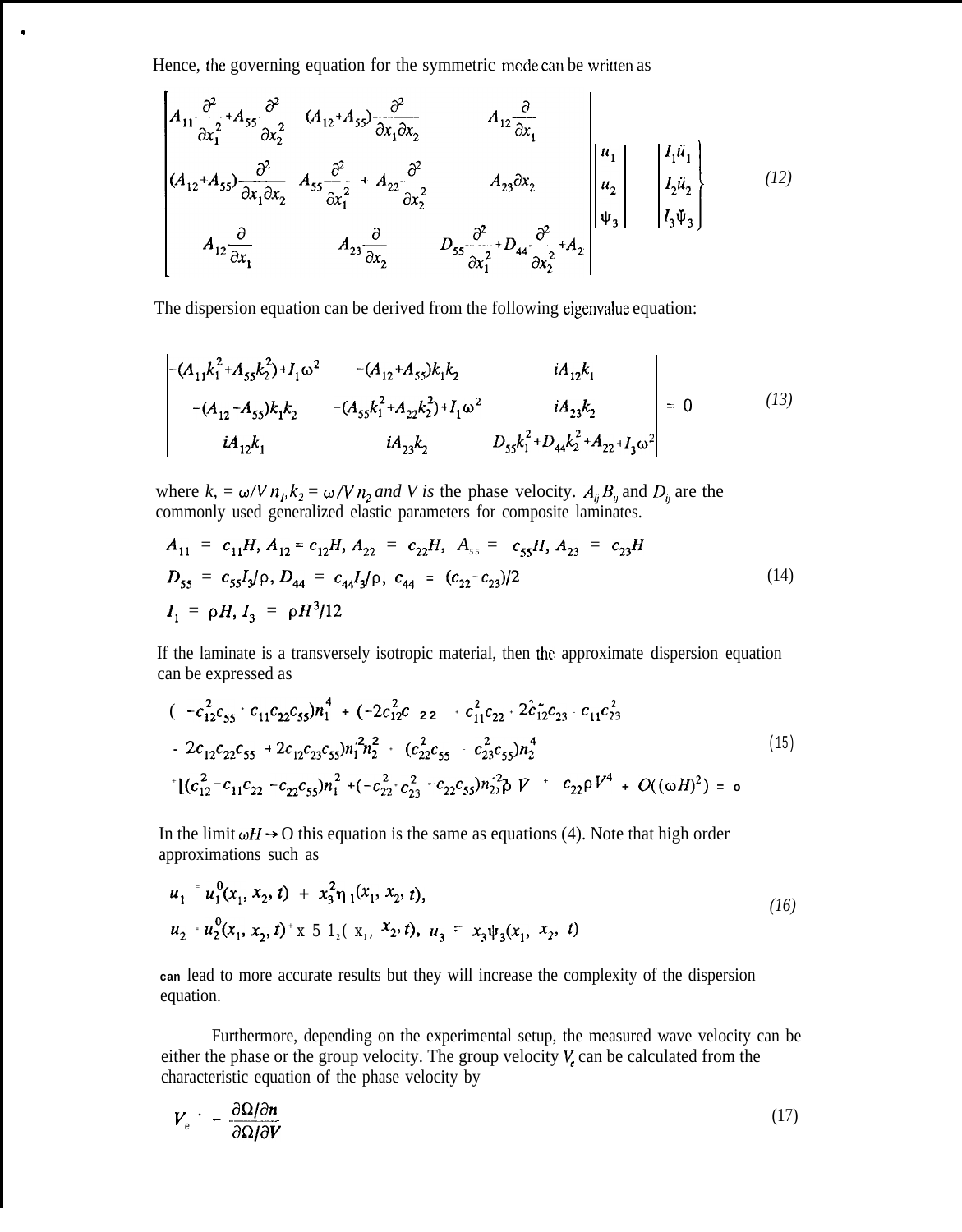#### EXPERIMENTAL APPROACH

\*

,

An experimental setup was designed to determine low frequency measurements of the dispersion curves. The setup consisted of a contact pitch-catch arrangement, where the pulse source was induced by breaking a pencil lead on the surface of the test sample. Three identical receiving transducers were placed in contact with the composite laminate along one line that defined the angle of propagation and they were spaced at a distance of 25 mm apart. The transducers were a broadband type with 5 MHz center frequency (Digital Waves, Model 1]1000). For data acquisition a Fracture Wave Detector (I)igital Waves, 1~4000) with four signal conditioning modules was used. Each of the transducers was connected to a wideband preamplifier through a signal conditioning module and the signals were digitized and recorded at a rate of 3.125 MHz to 25 MHz. A schematic view of the experimental setup is shown in Figure 3. A [0]<sub>16</sub>, 12 x 12 cm<sup>2</sup>unidirectional AS4/3502 (1 lercules) graphite/epoxy laminate was used as the test sample. The laminate was produced using a standard hot-press curing technique, which led to a laminate thickness of 3.175 mm. The emphasis of the current study was on the inversion of fiber dominated properties  $c_{ij}$  and  $c_{ij}$ . For this purpose material density of  $\rho = 1.56$  g/cm<sup>3</sup> was used and the matrix dominated material constants,  $c_{22}$ ,  $c_{23}$ , and  $c_{55}$ , were predetermined using leaky Lamb waves and the inversion technique described in [1] as follows:  $c_{22} = 15.6$ ,  $c_{23} = 7.89$ ,  $c_{55} = 5.00$  (GPa).

The use of the pencil-lead breaking method as the source of signals was chosen since the signals that are produced have a low frequency broadband spectra in the range of 50 to 100 KHz. The data for each received signal was transferred to a personal computer and processed to determine the wave velocity for the analysis of the dispersion curve. Measurements were made along different directions with the fibers at 1  $\bar{y}$  intervals from  $\hat{y}$  to 90° and the three receivers were placed at a distance 25 mm, 50 mm and 75 mm from the source. For various directions of the transducers placement, the group velocity was determined from the time-of-flight measurements using the arrival of the first received signal.

### RESULTS AND CONCLUDING REMARKS

Dispersion curves for the exact and approximate solution of the symmetric mode are plotted in Figure 4. This figure shows the phase velocity of a unidirectional graphite/epoxy at 45° to the fibers. It can be seen that the approximate solution agrees with the exact solutions for the frequency times thickness values lower than 0,7 MI Iz-mm. Further, this approximation allows the calculation of modes that can not be obtained using the classical plate theory.

The measured and calculated group velocity for wave propagation at the 0' to 90' with the fibers are presented in Figure 5. The elastic constants  $c_{11}, c_{12}$  were determined by inversion of the measured group velocity and they are:  $q_1 = 155.01$ ,  $c_{12} = 6,44$  (GPa). It can be seen that the calculated curves fit the experimental data quite well. However, it is known that the group velocity of the extensional mode in this frequency range may not be sensitive to some of the elastic constants. In order to characterize the material constants from the measured group velocity, a parametric study was carried out and is presented in Figure 6. In the figure the group velocity curve is plotted for the lowest symmetry mode. From this figure, one can easily see that  $c_{11}$  has the strongest influence on the group velocity curve near 0° and decreases toward zero at about 45°.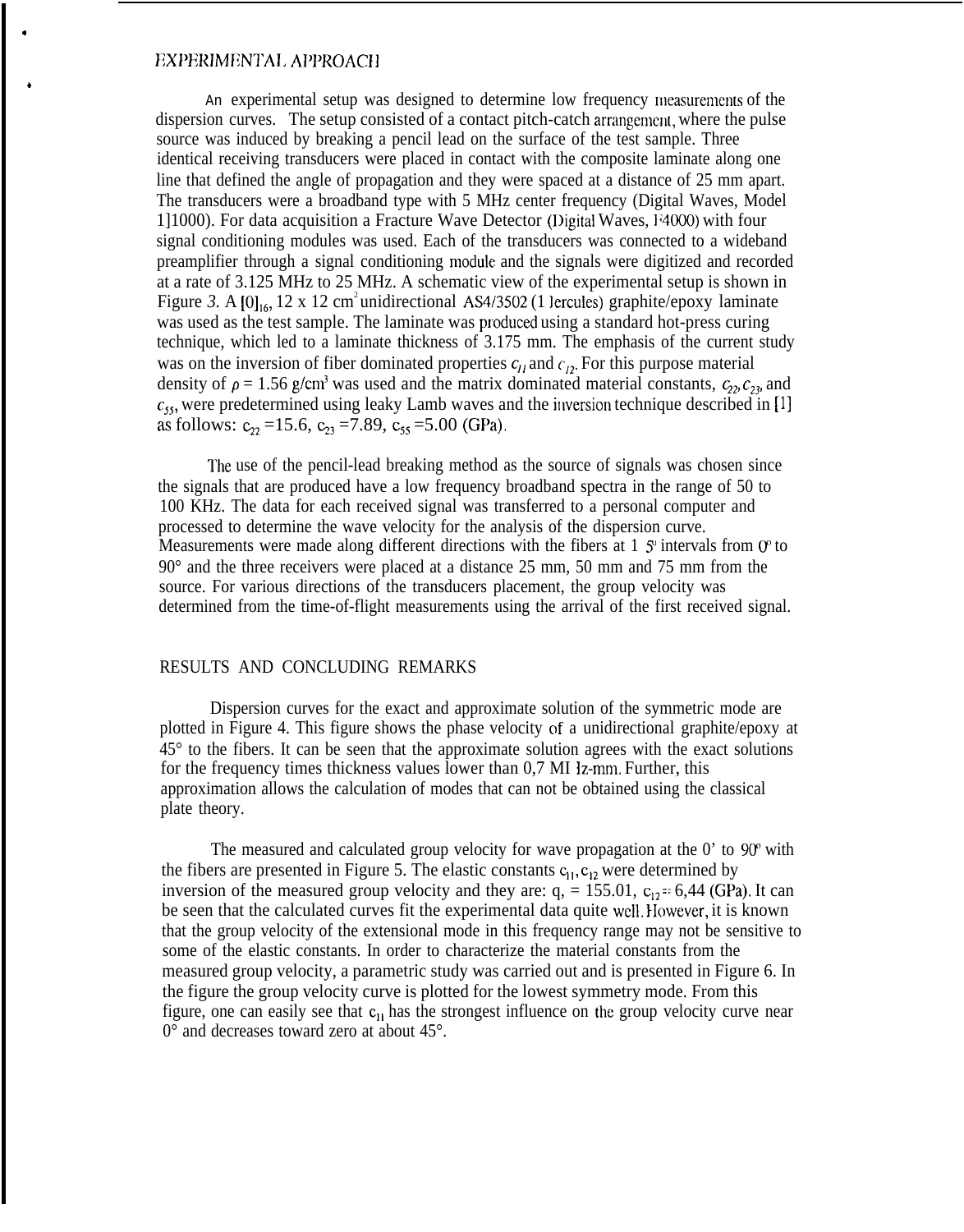

Figure 3. A schematic description of the experimental setup.



Figure 4. Comparison of dispersion curves for a 1 mm thick graphite/epoxy plate between exact theory and shear deformation theory for wave propagation at 45" to fibers.



Figure 5, Measured and calculated group velocities for the extensional wave mode  $s_0$ propagating at 0° to 90° with the fibers in a unidirectional graphite/epoxy plate of 3.175 mm thickness.